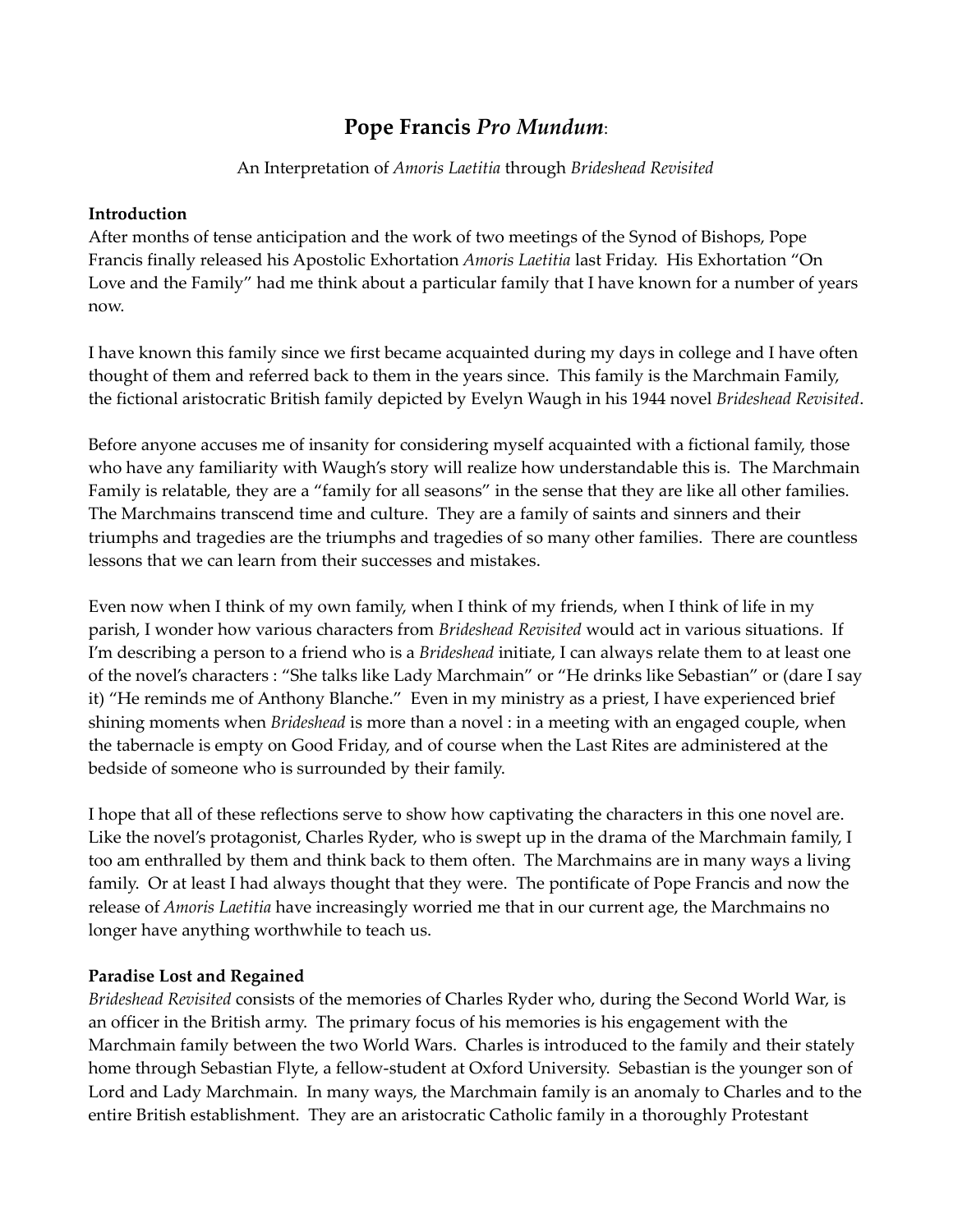kingdom. The peculiarity of their practices (visits to the Blessed Sacrament in their chapel, frequent discussions of religion) is one of the reasons that Charles, an agnostic, is initially dazzled by them.

However, behind the veneer of a beautiful, pietistic home, are many of the same obstacles faced by all other families. While Lady Marchmain was from a Catholic family, Lord Marchmain converted so that they could be married. "You have brought back my family to the faith of their ancestors," he said to his wife in the early days of their relationship.[1] Lord and Lady Marchmain eventually raise four children in the faith, two boys and two girls. However, after a number of years in an unhappy marriage, Lord Marchmain leaves his wife and children, eventually settling in Venice to live with his Italian mistress Cara. While Lord Marchmain still sees his children when they choose to visit him in Venice, he is essentially banished from British society while Lady Marchmain remains at Brideshead, attempting to instill a Catholic faith and piety in the hearts of her children.

While Lord and Lady Marchmain's eldest son (Bridey) and youngest daughter (Cordelia) appear to have inherited the piety of their mother, their two middle children (Sebastian and Julia) are the greatest cause of sorrow to Lady Marchmain. While the novel is discrete in describing Sebastian's disordered affections, it is obvious that these affections have been directed toward Charles and numerous other male characters throughout the novel. These affections are mirrored by his almost childlike persona. Unable to come to terms with these disordered affections, he increasingly turns to bouts of heavy drinking. Eventually, like his father before, he abandons Lady Marchmain and Brideshead for North Africa.

Sebastian's drinking eventually takes a toll on his health. He is taken in by a Catholic monastery in Tunisia and serves there as something of an under‐porter. The last we hear from Sebastian, he is said to have become very religious, still struggling with his alcoholism, but able to find comfort and solace in his Catholicism. "I've seen others like him, and I believe they are very near and dear to God," says Cordelia.[2] She even foresees her brother's eventual death in the care of the monks of the monastery: "Then one morning, after one of his drinking bouts, he'll be picked up at the gate dying, and show by a mere flicker of the eyelid that he is conscious when they give him the last sacraments. It's not such a bad way of getting through one's life."[3]

Julia manages to match Sebastian's dissolute lifestyle through her own acts of intransigence. She eventually plans to marry Rex Mottram, a Protestant Canadian, who has managed to gain a seat in the House of Commons. It is this relationship with Rex that marks Julia's descent into chronic sin. Julia learns that Rex may be carrying on an affair with a mistress. She thinks that if they become engaged, this can put an end to the affair. When it doesn't, she then begins to reason that if she is going to keep Rex from being unfaithful, she will have to offer sexual gratification to her fiancé before they are married. Julia justifies this in her own mind and presents the proposition to a priest : "Surely, Father, it can't be wrong to commit a small sin myself in order to keep him from a much worse one?"[4] The Jesuit responds in the negative and suggests that she make her confession. It is this moment, when Julia does not receive what she wants, that she turns against the faith : "'No, thank you,' she said, as though refusing the offer of something in a shop. 'I don't think I want to today,' and walked angrily home. From that moment she shut her mind against her religion."[5]

During their engagement, Rex agrees to receive instruction so that he can convert to Catholicism.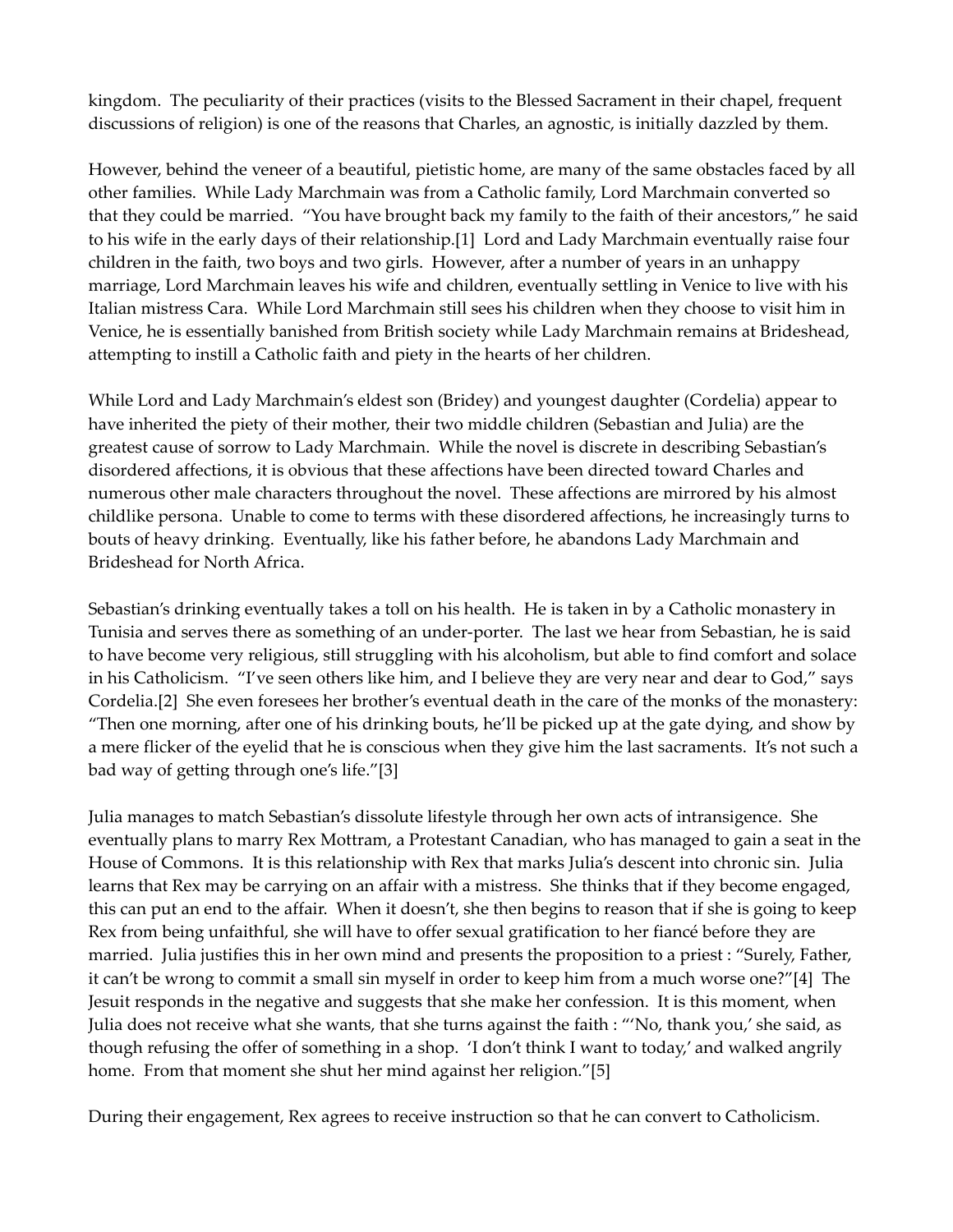However, matters are exasperated when it is revealed that Rex was previously married and divorced in Canada. Rex does not understand how this can be an impediment to a prospective marriage to Julia and he sees no difference between his divorce and the granting of an annulment. When it is obvious that nothing can be done with only a few weeks before the wedding, Julia and Rex agree to marry in a Protestant ceremony, separating themselves from Catholic society and the Marchmain family. Julia's intransigence reaches its peak as she voices a modern refusal to recognize objective sin : "I don't believe these priests know everything. I don't believe in hell for things like that. I don't know that I believe in it for anything."[6]

All of this is recounted by Charles, who will not see Julia again for ten years. By this time Lady Marchmain has died ; and when Charles and Julia are reunited, it is obvious that both of them are unhappy in their respective marriages. An affair begins between the two of them and it eventually becomes a public matter to the extent that both of them begin to consider divorce so that they can marry each other. When it is revealed that Julia's older brother Bridey has managed to find a woman to be engaged to, Julia suggests inviting her to Brideshead. However, Bridey says that he cannot invite his fiancée Beryl because of her strict Catholic faith and the offense that Julia's irregular situation could cause : "You must understand that Beryl is a woman of strict Catholic principles," he says, "I couldn't possibly bring her here. It is a matter of indifference whether you choose to live in sin with Rex or Charles or both – I have always avoided inquiry into the details of your *ménage* – but in no case would Beryl consent to be your guest."[7] Such a severe revelation causes Julia to leave the room in tears. "There was nothing she should object to," Bridey says of Julia, "I was merely stating a fact well known to her."[8]

The drama of the moment is heightened when it is announced that Lord Marchmain will be returning to England with Cara so that he can spend his years of declining health at Brideshead. When it becomes apparent that Lord Marchmain is approaching death, the family calls on Father Mackay, the local priest, to visit Brideshead. Lord Marchmain announces to Father Mackay that he hasn't been a practising Catholic in twenty‐five years and Father Mackay politely leaves. As Lord Marchmain's condition worsens, the priest returns again. There is a debate in the family as to whether Father Mackay should attempt to administer the Last Rites or if Lord Marchmain's years as a "scoffer" should be honoured. "Christ came to call, not the righteous," Father Mackay explains, "but sinners to repentance."[9]

By this time, Lord Marchmain's condition has deteriorated to such an extent that he is barely conscious. Father Mackay ministers to him, praying with him and encouraging him to ask God's forgiveness for his sins. He suggests that, if he is able to, Lord Marchmain should make some sign to show that he is sorry for his sins. Father Mackay then anoints Lord Marchmain. At this moment, Charles, the self‐professed agnostic, says that he felt a longing for Lord Marchmain to make a sign of sorrow for his sins. Then, Lord Marchmain, even in his weakened condition, is able to raise his right hand, and after twenty‐five years of lapsed faith, makes the Sign of the Cross as a sign of his contrition.

Charles recognizes the magnitude of such a seemingly small sign : "Then I knew that the sign I had asked for was not a little thing, not a passing nod of recognition, and a phrase came back to me from my childhood of the veil of the temple being rent from top to bottom."[10] This is the moment that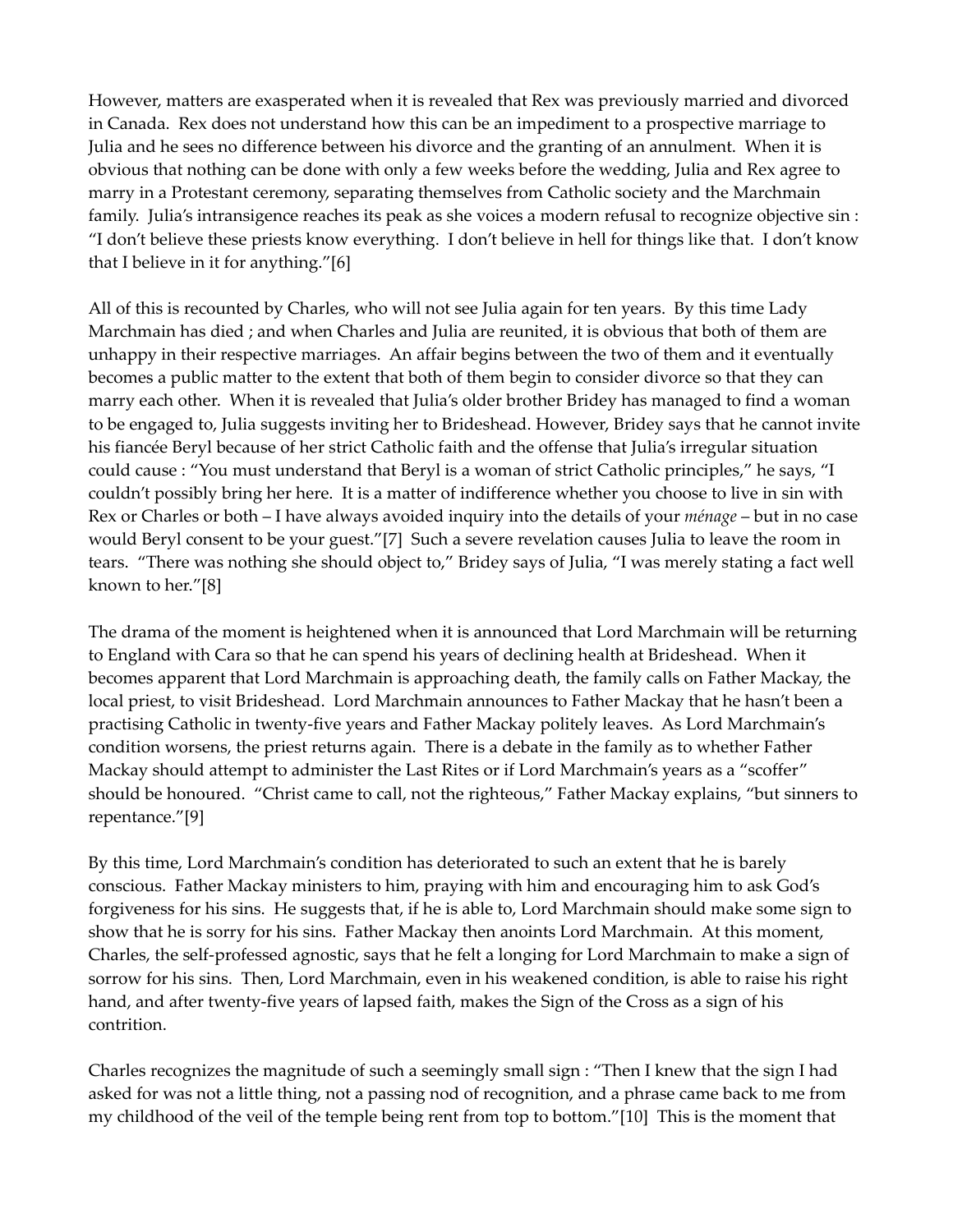changes Charles' life. After such a grace‐filled moment of repentance and redemption, both Charles and Julia realize that they cannot marry each other. Charles asks her what she will do. "Just go on – alone" Julia explains, "You know the whole of me. You know I'm not one for a life of mourning. I've always been bad. Probably I shall be bad again, punished again. But the worse I am, the more I need God. I can't shut myself out from his mercy. That is what it would mean ; starting a life with you, without him."[11] Julia realizes that God's mercy can be extended even to her, but God requires a sign of contrition : "[I]t may be a private bargain between me and God, that if I give up this one thing I want so much, however bad I am, he won't quite despair of me in the end."[12] Charles is able to accept this because he too has changed. He has witnessed the working of God's mercy and now knows that it is something that he too can receive.

The novel concludes with Charles serving in the army during the Second World War. He finds himself quartered at Brideshead and prays a visit to the chapel. While in the chapel, he offers a prayer. It is then that we know that Charles has turned away from his agnostic beliefs. He hasn't only returned to the Anglicanism of his childhood, but he has been converted to Catholicism, saying "a prayer, an ancient, newly‐learned form of words."[13] It is in this faith that he has found comfort ; and while he and Julia cannot have a relationship with each other, he has found peace because now he is able to have a relationship with God. "You're looking unusually cheerful today," says one of the officers to Charles after his visit to the chapel.[14] It is this that God gives us if we are willing to give ourselves to Him : unusual cheerfulness, a cheerfulness and joy that overcomes all moments of anxiety, pain, and frustration.

### *Brideshead Revisited* **vs.** *Amoris Laetitia*

The reason *Amoris Laetitia* has led me to think of the Marchmain family is because of a frightening revelation. Are the moral and religious questions addressed in *Brideshead Revisited* relevant in the world of *Amoris Laetitia* ? In many ways the document does much to undermine objective truth and absolute values. Julia attempts to do the same thing when she rationalizes an unchaste relationship with her fiancée to keep him from having an affair. "I'm rescuing a fallen man for a chance," Julia reasoned, "I'm saving Rex from mortal sin."[15] Thus, Julia's thoughts seem to mirror the pope's : "a small step in the midst of great human limitations, can be more pleasing to God than a life which appears outwardly in order, but moves through the day without confronting great difficulties."[16] Such reasoning smacks of gradualism just as Julia thought that she could "commit a small sin" in order to save Rex "from a much worse one."

If they were alive today, would Julia and Charles have had to part ways ? *Amoris Laetitia* offers alternatives : "Because of forms of conditioning and mitigating factors, it is possible that in an objective situation of sin – which may not be subjectively culpable, or fully such – a person can be living in God's grace, can love and can also grow in the life of grace and charity, while receiving the Church's help to this end."[17] Couldn't Julia and Charles have spoken with Father MacKay in the internal forum for the sake of contributing to the "formation of a correct judgment" ?[18]

Even the idea of living as brother and sister seems to be impossible in this modern age. While Julia explains to Charles that she plans to "[j]ust go on – alone" this is not a sad revelation because she is finally able to receive God's mercy and to return to a right relationship with Him. However *Amoris Laetitia* makes it seem that "going on alone" or abstaining from sexual intercourse is impossible in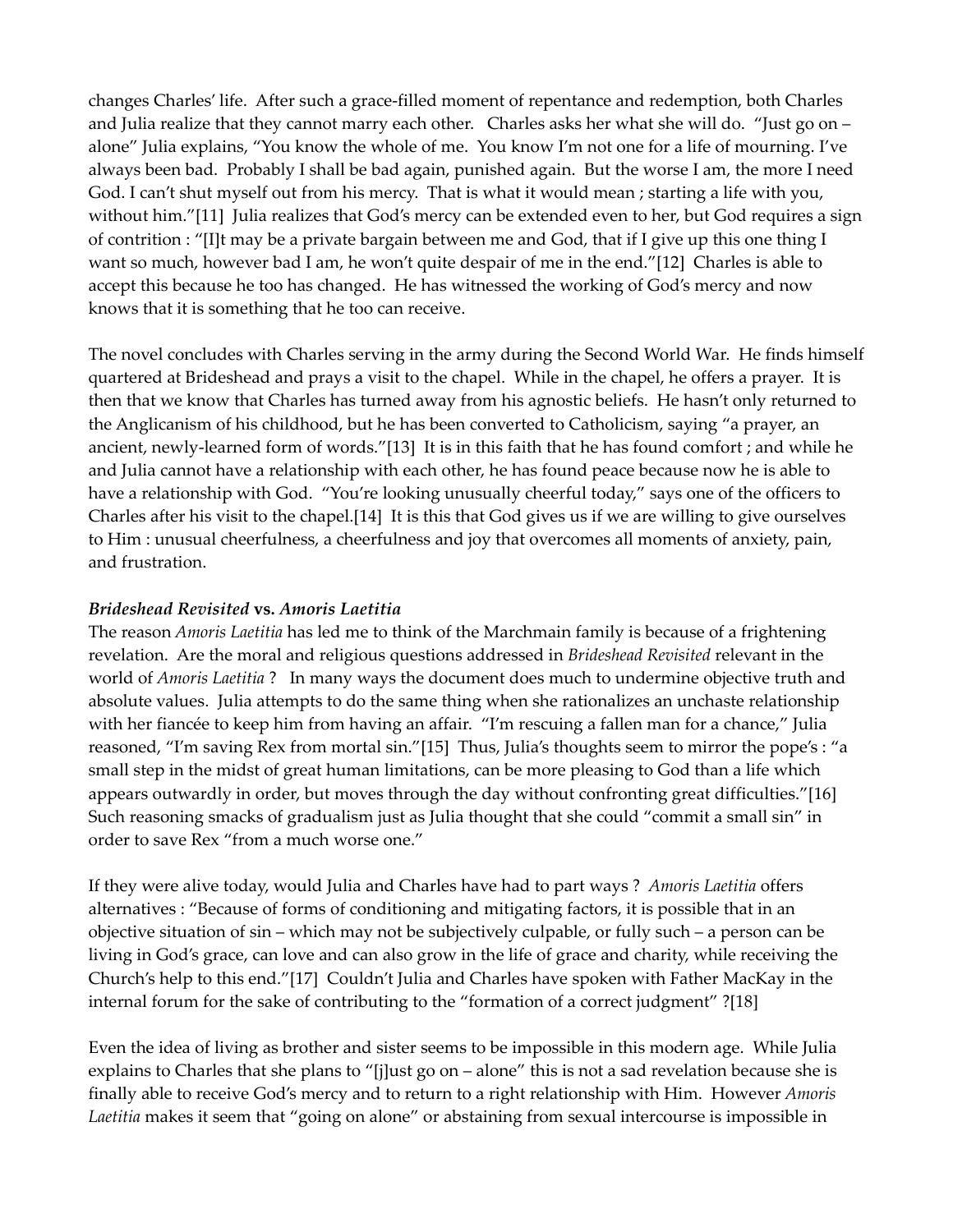2016. Pope Francis explains that "many people, knowing and accepting the possibility of living 'as brothers and sisters' which the Church offers them, point out that if certain expressions of intimacy are lacking, 'it often happens that faithfulness is endangered and the good of the children suffers.'"[19] In the age of *Brideshead*, one didn't die if they abstained from sexual intimacy. Apparently, in this sexobsessed age, it is impossible for one to live without it.

## **A Twitch Upon the Thread**

If *Brideshead Revisited* reminds us of anything, it reminds us that salvation isn't cheap. Salvation requires a response. It requires some sort of a sign that one desires it and is willing to do whatever it takes to purchase this pearl of great price.[20] Even a small sign (such as Lord Marchmain's Sign of the Cross) can carry with it an immeasurable amount of weight. Even a small sign can be as powerful as the "veil of the temple being rent from top to bottom." That is because such a sign indicates a person's willingness to recognize their errors and to do whatever is necessary to return to a right relationship with God.

The world of *Amoris Laetitia* sees everyone as being fine just the way they are. The development and growth that the Marchmain family experienced throughout the course of *Brideshead Revisited* was seemingly unnecessary. Apparently the Marchmain family should have continued to enable Sebastian; Julia didn't have to worry about "living in sin" with Rex ; Lord Marchmain had nothing to apologize for ; Julia and Charles could have followed a path of discernment with their local pastor ; and Charles should never have had to convert to Catholicism.

Perhaps I am being a little too harsh though. There is at least one character that Pope Francis would say needed to change : Lady Marchmain. The poor matriarch of her family led her future husband to convert to Catholicism. In a similar way, she attempted to lead her children along a faithful path only to see her hopes dashed constantly. But even in her sorrow and grief she never gave up hope and she never stopped praying each day for those closest to her. She knew that the faith which she handed on to her children offered the most immediate possibility for salvation. By the novel's end she is vindicated with the return of Julia and Sebastian to the Catholic faith. She is even vindicated with Charles' conversion since it was she who had pressed the need for his conversion years earlier : "'We must make a Catholic of Charles,' Lady Marchmain said, and we had many little talks together during my visits when she delicately steered the subject into a holy quarter."[21] Unfortunately, the pope would probably consider Lady Marchmain to be a narrow, rigid monster who is concerned only about the letter of the law. Perhaps he would even mimic the condemnation that Sebastian's friend, Anthony Blanche, levels against her in the novel: "She sucks their blood."[22]

Ultimately, the main characters of *Brideshead Revsitied* find their way on the path to redemption. No doubt it is a path of many twists and turns. It is a path that demands a response, a decided yes or no. It is not a path to be discerned. Our Lord will come to us at a moment that we may not expect. Will we take His yoke upon our shoulders and learn from Him[23] or will we depart from him sorrowfully like the rich young man?[24] Each of the characters in *Brideshead Revisited* is presented with a moment for conversion. It is in that moment that they recognize the working of God's grace. Cordelia, the youngest of the Marchmain children, knows that her siblings cannot be lost forever. "I caught him," she quotes G.K. Chesterton, "with an unseen hook and an invisible line which is long enough to let him wander to the ends of the world and still to bring him back with a twitch upon the thread."[25]